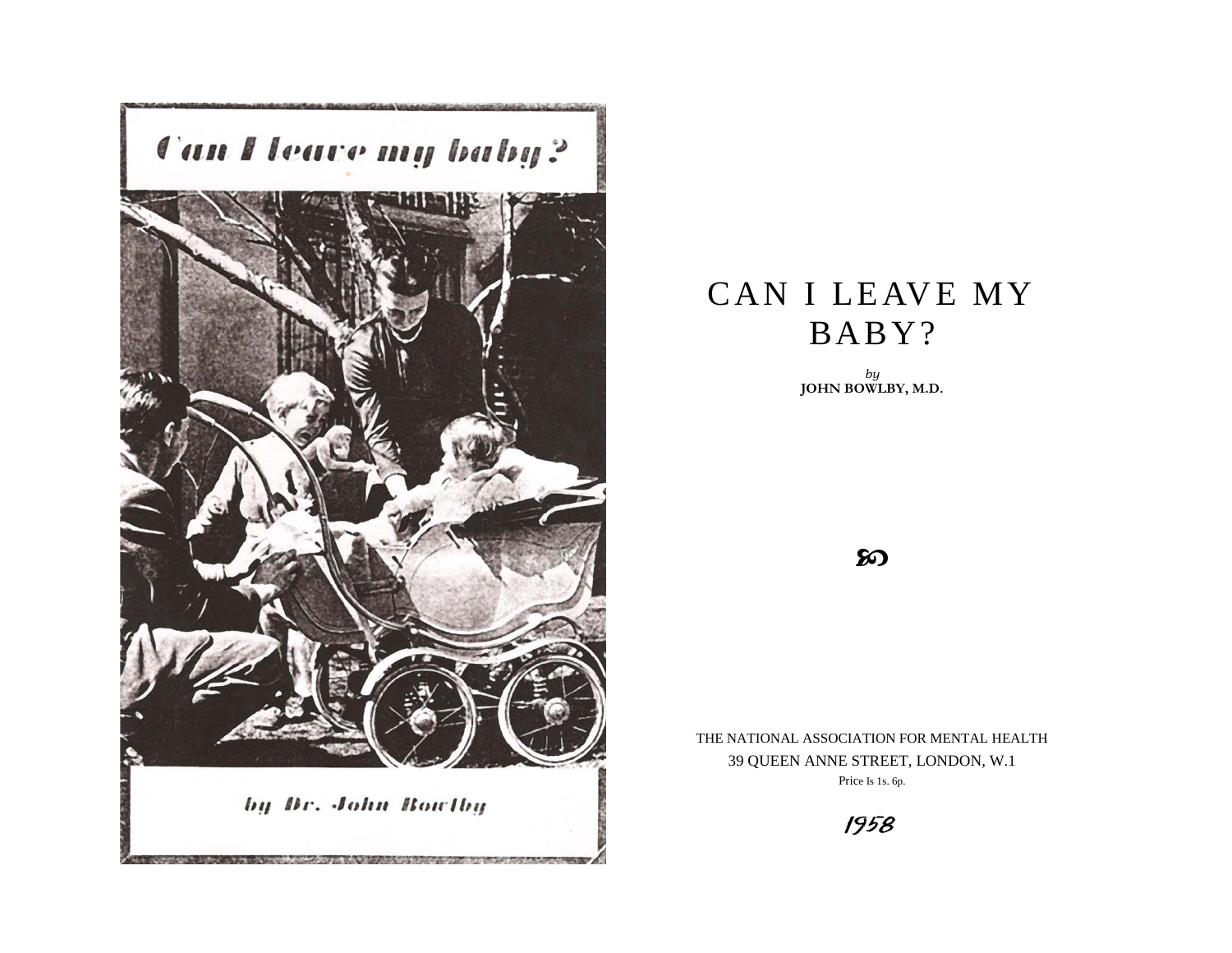ALL of us find security in being with people we know well and are apt to feel anxious and insecure in a crowd of strangers. Particularly in times of crisis or distress do we seek our closest friends and relatives. The need for companionship and the comfort it brings is a very deep need in human nature-and one we share with many of the higher animals.

This need for companionship is even stronger in young creatures than in grown-ups. Whether it is a brood of ducklings on a pond, twin lambs in a meadow, or a human toddler around the house, the young are quickly distressed if they get lost and scamper to get close to their mothers as soon as anything happens which frightens them.

There seems little doubt that this tendency of young animals to attach themselves closely to their parents is a primary 'instinct'-as primary as the `instincts' to feed and to avoid pain. This is hardly surprising when we come to consider it, since it is plain that in a state of nature the young animal would fare very badly if he were to become isolated from his parents. Human young are no exceptions. As every parent comes to learn, toddlers and young children are very demanding of company; and if they are frightened and upset, they cling to their parents like leeches. All parents find this irksome and at times wish to be free of it. Some become alarmed lest it go on for ever.

Advice given is often contradictory. At one time it was common to see in the young child's demanding ways a sure sign that he had been spoilt. `Stand no nonsense' was the advice given. More recently it has come to be realised that not only is this attachment a natural thing but that if we fail to respect it we may create a sense of insecurity which

can become serious. The pendulum has thus swung the other way. What then is a poor mother to do?

When parents know what to expect of children they usually do the right thing. Many mistakes come from plain ignorance. What do we know about this need for an attachment in human infants and about the insecurities which result from separation?

Lambs and ducklings become closely attached to their mothers in their first few days of life. Almost from the first, therefore, this attachment is at its peak. Later it starts diminishing. What puzzles so many human parents is that, instead of becoming more independent during their first two years or so, their infants become more and more attached as they get older. In their early months some babies are fairly demanding, but many, provided they are fed, kept warm and given a little company now and then, are easy and content. By the time they are seven or eight months, however, things have begun to change: Instead of greeting everyone with a cheery smile, they often cry at every strange face. From then on they come to concentrate especially on mother. When they start crawling they may rush off on their own at times, but they quickly panic if they get lost or hurt. Then it is mother, and mother only, they want.

The parents of first babies often live in the fond belief that these demands will diminish after their child's first birthday -and picture him going cheerfully to Nursery School by the time he is two. Their disappointment is intense when the opposite occurs. Instead of becoming more independent he becomes more clinging and demanding. By the time he is two he is kicking up a fuss almost every time his mother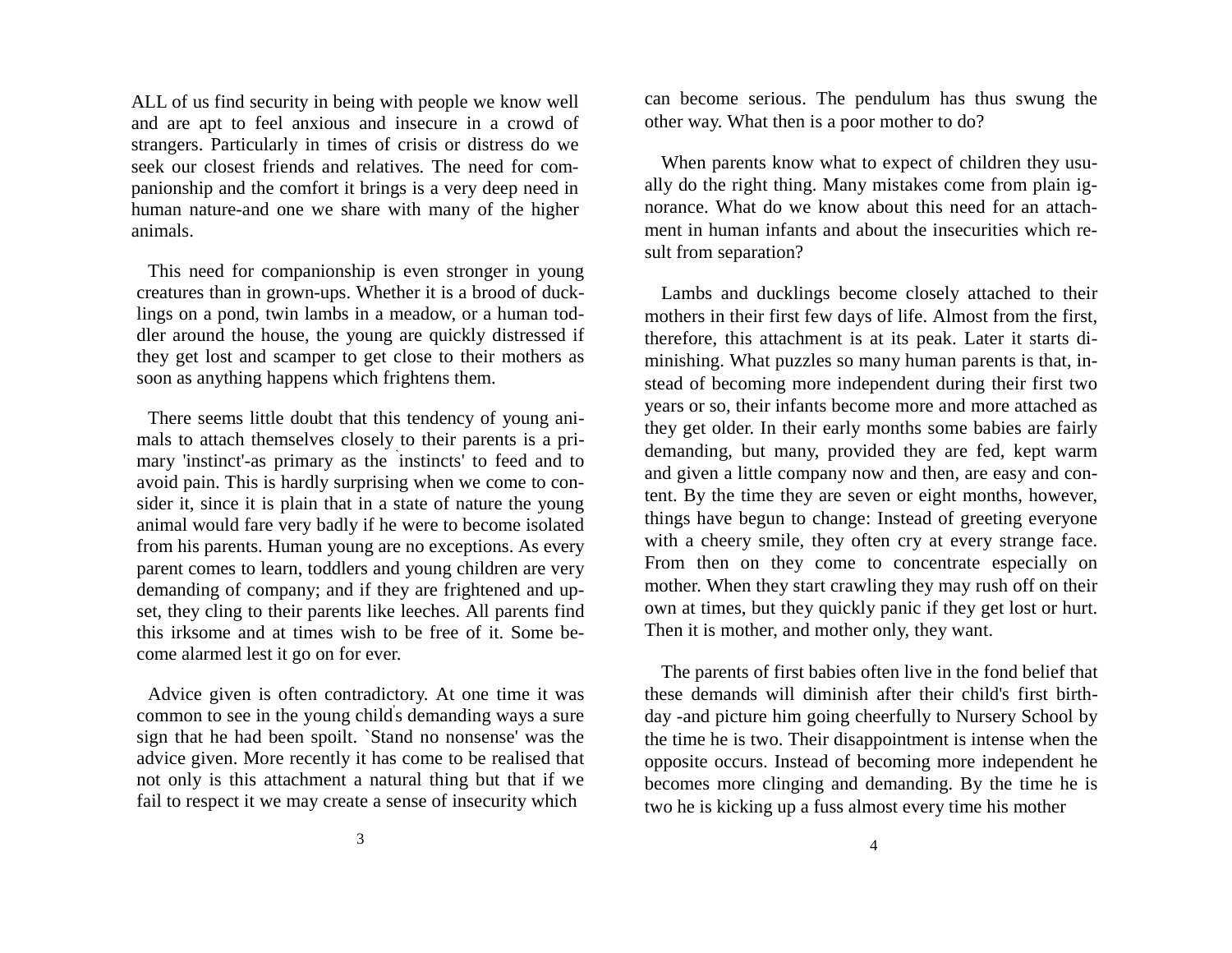leaves the room. Both she and father begin desperately to wonder if he'll ever become independent.

Although children differ tremendously, the truth is that the majority seem to be at their most clinging around their second birthday. Indeed, with many there is no easing off until they are nearly three or even older. Then they change. They seem to take to new people more readily, are more confident in strange surroundings, and in other ways become more grown-up. At last the tide has turned. Nevertheless the three- and four-year old is going to be upset if he is away from his mother for long. His security is still inextricably bound up with her.

The main point to realise in all this is that the young child needs some *one* person to give him security. Usually it is his real mother, but an adopted mother, or a granny, or nanny, who loves him and cares for him will do equally well. In his first two or three months he probably does not know one person from another, and so a change to another person does not matter so much. But by the time he is six months he is becoming choosey-and in the next year or two the older he gets the choosier he becomes. So it is important that whoever is going to be the mainstay in his life should be caring for him by the time he is six months old. Thence-forward she is going to be his anchor-whether she likes it or not-and separations from her are going to give rise to problems.

Most experienced mothers know all about the dangers of separation. It would be preaching to the converted to tell them that if they leave their young children with strangers they will react. And the reactions may be more distressing than the temporary freedom was worth. "When you have

a baby," it has been said, "you have five years of hard labour ahead of you. If you don't get it over at the beginning you've got it coming to you later on." A mother's job is inevitably exacting, especially when her children are small. It is a craftsman's job and perhaps the most skilled in the world. But what worthwhile job is not exacting? And the very fact that a mother's role is so essential and worthwhile is largely responsible for the satisfaction which most mothers find in their families. They may be dog-tired and consider themselves shorter-tempered than they could wish, but it is a great compensation to feel that they *really matter,* that no one else will do.

This exacting job is scamped at one's peril. One cannot ever really give back to a child the love and attention he needed and did not receive when he was small. With understanding and affection, and perhaps skilled help, one can go a long way towards it, sometimes a very long way, but it will never be quite the same.

Mothers sometimes ask: then can we *never* leave our small children? I do not believe that anyone has ever suggested that they should not. It is an excellent plan to accustom babies and small children to being cared for now and then by someone else-father, for instance, or granny, or some other relation or neighbour. Then if a mother is suddenly taken ill or there is some other family emergency, the child will be used to someone else looking after him and will not be as frightened as he might be with a stranger. And in this way mothers can have some freedom too-for an afternoon's shopping in peace, visits to doctor or dentist, the cinema or to tea with friends.

Leaving a small child whilst you go out to work needs much more care. If your own mother is living nearby or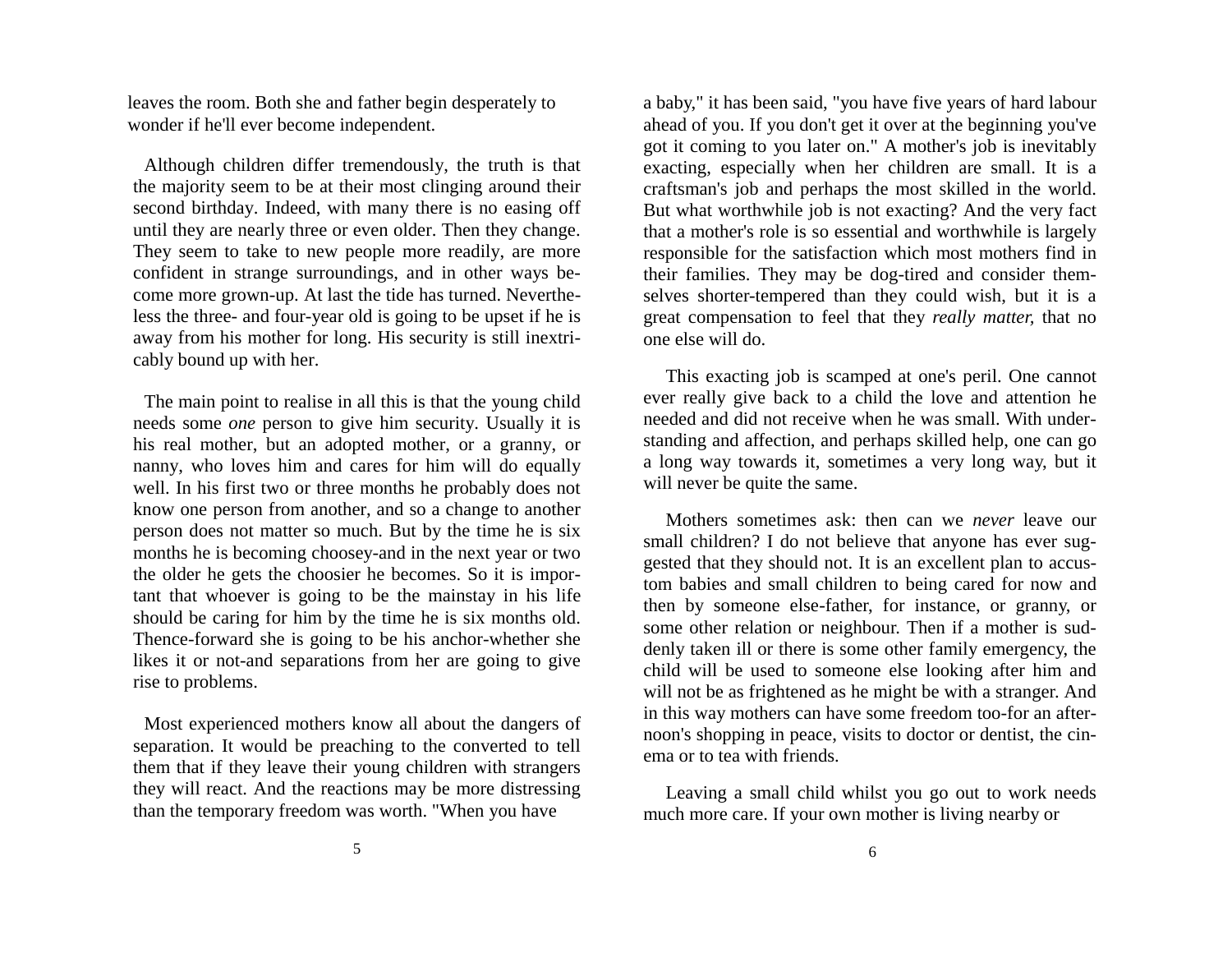a dependable neighbour can be daily guardian, it may work out all right. But it needs regularity, and it must be the same woman who cares for him.

It is the same with nannies. People often point to the happy and successful who have been brought up by nannies, and say "What about that?". Well, nannies are valuable people, provided they are good ones and *provided they stay.* It . is the chopping and changing of people in charge of a young child which upsets him. And if a mother hands over her baby completely to a nanny, she should realise that in her child's eyes Nanny will be the real mother-figure, and not Mummy. This may be no bad thing, always provided that the care is continuous. But for a child to be looked after entirely by a loving nanny and then for her to leave when he is two or three, or even four of five, can be almost as tragic as the loss of a mother.

In many homes nowadays fathers are playing a large part in the care of their young children, and at least from the children's point of view there is much to be said for it. When mother is present it spreads the load, and when she is unavoidably absent it provides a `spare Mummy'. Nevertheless he must not be too irked if his child refuses his wellintentioned efforts. Often it is not the work which he finds difficult-feeding, bathing, dressing, putting to bed-but the child's refusal to have him do it.

Inevitably while children are small it is their mothers who are most important to them. When the little child wakes and cries in the night, there are few fathers who are as welcome as mother. And it is mummy's comforting arms which he seeks when he hurts himself. During these early years most fathers come a poor second, and they are wise

not to feel too hurt about it. Being absent for so much of the small child's waking life, they can hardly compete. But they have a crucial role to play just the same. Remove Father permanently from the scene-by death or divorce or any other reason-and the whole picture changes tragically for the worse. Not only is the economic security of the family in grave peril, but the mother no longer has her husband's company to cheer and support her. It is in this indirect but immensely important way, through keeping his wife secure and happy, that fathers play such a vital part where their young children are concerned. As time goes on, of course, fathers are increasingly valued by their children for their own sakes.

In his role as `spare Mum' father is particularly valuable when there is a new baby. If mother is away in hospital, father can often cope with the `old baby' at morning and evening whilst Granny or `home help' hold the fort during the day. The same is true if she is confined at home-which has much to recommend it. For the `old baby' the experience of acquiring a new brother or 'sister is made a great deal easier if mother remains at home. If she is away he has to contend not only with the new baby, which is bad enough, but also with the separation. If she remains at home his emotional task is halved. And mother's problems will be easier too because, when she is about again, she will find the `old baby' who has not been separated from her, less demanding and clinging than one who has had none of her care for the ten days or a fortnight she has been away.

If for any reason you have to be away from *your* child for a time, it is as well to be prepared for what to expect when you return (and what I am saying now goes not only for mother but also for anyone who is filling the place of' a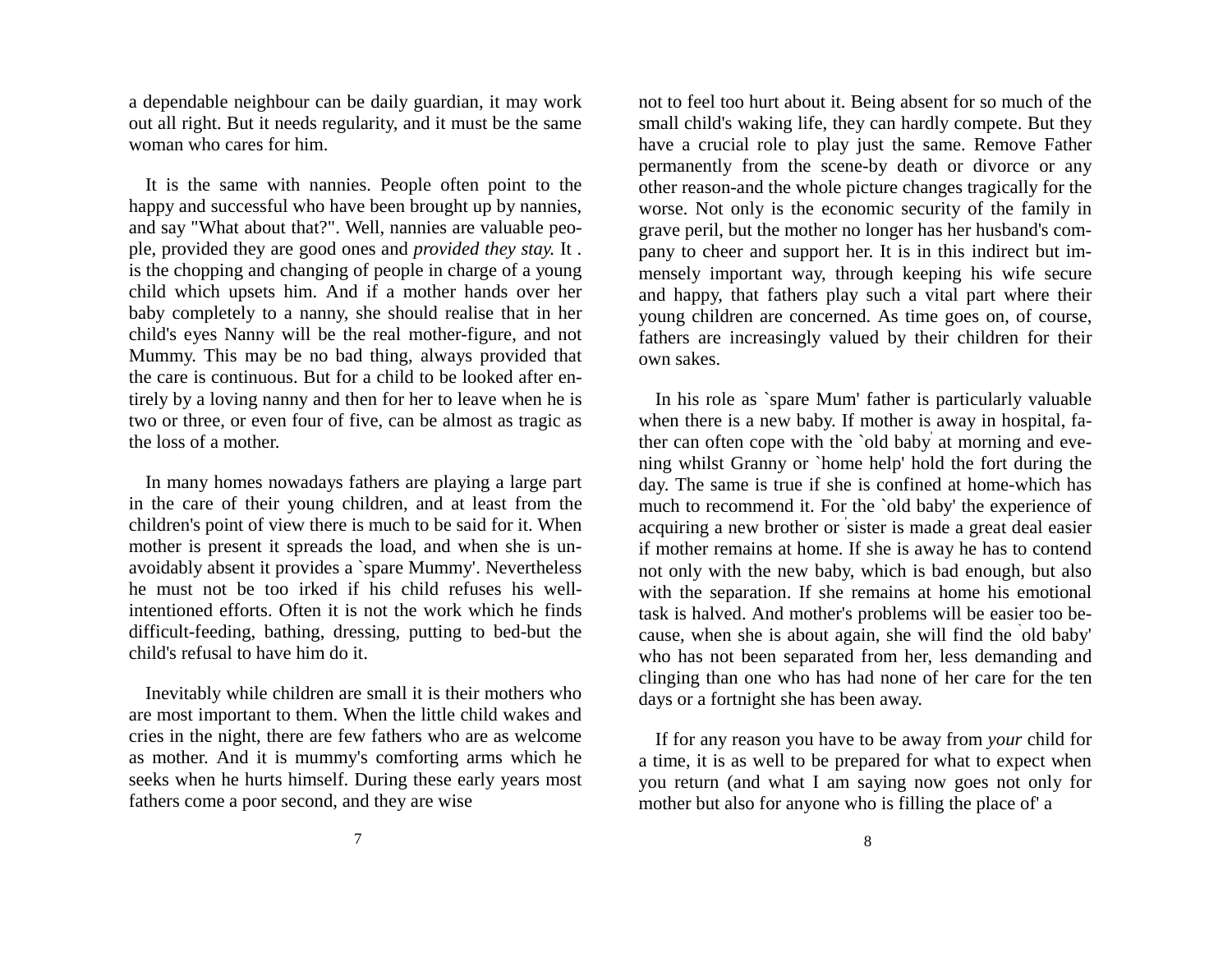mother and to whom the child is looking for security). Don't expect a cheerful welcome and a warm hug. Expect instead a rather bemused little person who keeps his distance and hardly knows what to make of things. He may even run away from you or claim that you are not his mother at all. This is all very upsetting, and many a mother has felt wounded by this `forgetfulness'. But it is not forgetfulness at all. It is because he wants you so much and has been perplexed and puzzled, and perhaps angered, by your absence that he behaves like this. Try to give him time to recover himself and avoid rushing him. After a while he will thaw out. It may take only ten minutes or half an hour but, if you've been away for a week or more, don't be surprised if it takes a day or so. Sooner or later he'll recover all his old feelings-but even then there will probably be a difference. For a time he is likely to be even more demanding than before, and he may refuse to let you out of his sight. Wherever you go he must go-no door must be shut between him and you. And woe betide if he is thwarted! Whatever temper he has may be let loose, and he may let you know in no uncertain terms what he thinks of your desertion of him.

A fairly common way in which a small child expresses feelings of insecurity is to wake up at night and cry for no apparent reason. He is quite likely to do this if Mummy has gone away and left him, even for a short time and with some-one he likes and even if he has seemed quite happy in her absence. If she goes to comfort and re-assure him at night, the phase will probably soon pass. But if she takes a firm Iine-that "we're not going to start giving in to that sort of nonsense"-she may have months of broken nights ahead of her. I do not underestimate the strain of getting up in the middle of the night to go to a child. Indeed for many it is

one of the worst trials a parent has to bear. But usually there is a reason for this wakefulness and often it is a feeling of insecurity. The quickest way to get a child back to sleep is also the best way to make him feel secure and happy again.

This behaviour is very trying, but at least it can be understood if we realise that infants and young children are meant to be attached to figures they love and trust and that much of their strength is diverted to ensuring that they are. If mother has been lost once she may be lost again-and that at all costs is to be prevented. Many children who do not show this behaviour are children who have had their hearts broken so often that they despair of finding anyone to trust. In other words this behaviour is normal in the circumstances, and it is when it is completely absent that we have grounds for worry.

If we look at his behaviour in this way, we shall avoid two very common mistakes. The first is to blame it on to the person who was caring for him whilst we were away. Nothing is more common than for this demanding and difficult behaviour to be attributed by parents to Granny or Auntie spoiling their child during *his* stay with her. This is not only foolish but grossly unfair. Whilst we were away, Granny or Auntie may have had quite a difficult time with a child who was a little anxious and worried by his mother's absence and may have coped with the situation very well. The trouble lies not *in her* spoiling but in *our* absence.

The second mistake is to suppose that this demanding and difficult *child* needs discipline. On the contrary, what he needs is a lot of love and reassurance: the more he can be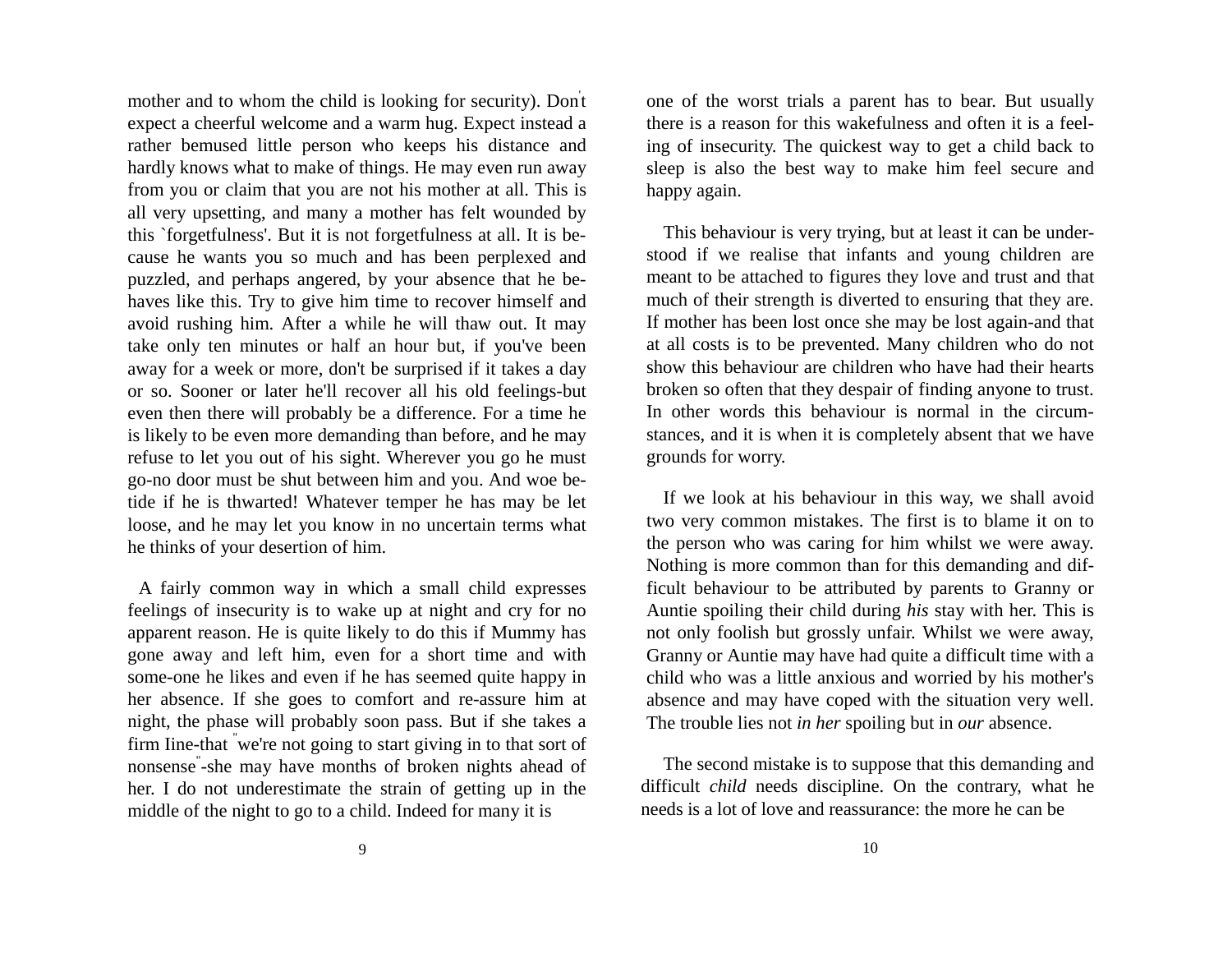given, the sooner he'll recover his sense of security and be himself again.

If the separation has been a short one-say a few weeksthis upset behaviour may go on for a month or two. In some children it seems to disappear much sooner, but don't be surprised if it goes on even longer. In general the longer the separation and the stranger the surroundings he is in whilst away, the longer the subsequent upsets. Long periods away in strange surroundings with no one person to attach himself to, can sometimes have very serious consequences. For instance, he may become an intensely anxious and difficult child or alternatively so hard-boiled that he is unable to give or receive love from other people. This kind of crippling is far worse than the crippling of the body.

It is true that there are some young children who at least appear to be unharmed by even major separations from their mothers, though why this should be we still do not know. The main point is that a sufficient proportion are upset by this experience, some mildly and some severely, to make it wise to keep separations down to a minimum while children are under the age of three.

This raises the difficult question of infants and small children going into hospital. There is no doubt that in the strange surroundings of a hospital infants and toddlers are particularly vulnerable to separation from their mothers. They are often feeling ill and in pain and are naturally frightened by the very strangeness of it all. And unfortunately they are still looked after usually by a succession of nurses so that they have no one person to cling to. Also they often have to be kept in their cots a good deal which, if they are not feeling particularly ill, they find frustrating;

they are active little ' creatures with no resources like reading or listening to the wireless. So hospital is to be avoided whenever possible.

Fortunately there are often many alternatives. If your doctor will agree, make every effort to care for your child at home. As regards nursing, your devoted care, guided by your doctor and perhaps with help from your local nursing service, will provide all and more than can be provided by the best of hospitals, understaffed and overworked as they so often are. If it is some minor operation, enquire whether it can be done in Out-patients so that you can take him straight home again. Or see if it can be postponed until he is a little older. Only if none of these arrangements will suit the case is it really necessary for him to go into hospital.

And even then his separation from you may not be inevitable. At some hospitals now, mothers are admitted with their babies and young children. The pair share a bed-sitting room, and the mother does all the routine care of her child. I am sure this is the right method of treating the pre-school child who for some reason cannot be treated in his own home and whose mother is free to come in with him, and I hope that before long the system will be general. So, if he has to be admitted, enquire whether your hospital has arrangements of this kind and, if it has, do your best to make use of them. If you've only one child, it's usually easy. If you've others, father, a granny or neighbours are often willing to lend a hand. For the sake of your child and your own peace of mind, you'll find it infinitely worthwhile taking advantage of these facilities.

Until arrangements for mothers to live in with their young children are more widely available, you may have no